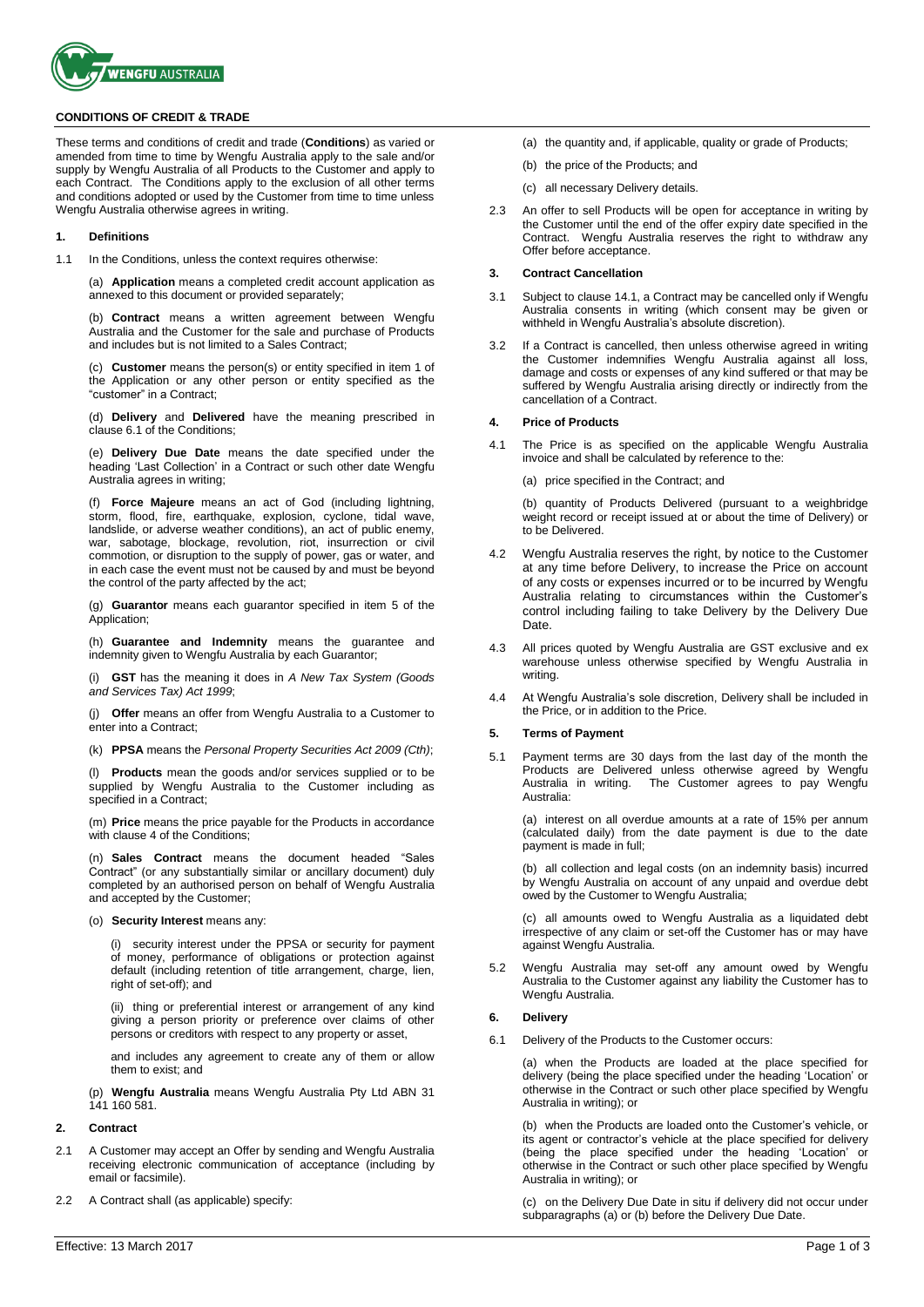- 6.2 The Customer must do everything necessary to take Delivery of the Products no later than the Delivery Due Date.
- 6.3 If the Customer does not take Delivery of the Products on or before the Delivery Due Date (Delivery Breach), then the Customer indemnifies Wengfu Australia against all loss, damage and costs or expenses of any kind suffered or that may be suffered by Wengfu Australia caused directly or indirectly by a Delivery Breach.
- 6.4 The Products may be delivered in one or more batch. The Customer agrees that each batch Delivered:

(a) subject to clause [6.5,](#page-1-0) has a load tolerance of not more than 0.3 metric tonne (for example, if the Customer has arranged to collect 20 metric tonnes and not less than 19.7 or more than 20.3 metric tonnes are delivered, the Customer cannot object or reject the delivery of the batch in full or in part);

(b) shall be invoiced and paid for in accordance with the **Conditions** 

- <span id="page-1-0"></span>6.5 Wengfu Australia has the option of delivering up to five percent (5%) or five (5) tonnes of Product, whichever is the lesser quantity, more or less than the quantity specified in the Contract, at the Price.
- 6.6 The Customer, its agent or contractor is liable for any Product spillage or contamination after Delivery.
- 6.7 Wengfu Australia will use its reasonable endeavours to make Product available for Delivery by the Delivery Due Date.
- 6.8 If Wengfu Australia used reasonable endeavours to make Product available for Delivery by the Delivery Due Date:

(a) Wengfu Australia disclaims all liability arising directly or indirectly from any delay or failure to deliver Products at all or at the time and place agreed;

(b) the Customer releases Wengfu Australia from any claim, loss or damage it suffers or may suffer arising directly or indirectly out of or relating to any delay or failure to deliver the Products at all or at the time and place agreed.

# **7. Title**

- 7.1 Title to the Products shall pass to the Customer when the Customer has paid Wengfu Australia the Price in full (in cleared funds) and the Customer is not otherwise indebted to Wengfu Australia.
- 7.2 Until title in the Products passes to the Customer, the Customer agrees to:

(a) hold the Products as Wengfu Australia's fiduciary agent and bailee;

- (b) not commingle the Products with other goods;
- (c) keep the Products separate from all other goods;

(d) insure with a reputable insurer the Products for the full replacement value of the Products; and

(e) ensure the Products are properly stored, and identified as Wengfu Australia's property.

7.3 The Customer's right to possession of the Products where title has not passed to the Customer will end, at Wengfu Australia's election, if the Customer:

(a) breaches the Conditions;

- (b) commits an act of bankruptcy; or
- (c) is insolvent or enters into any form of external administration pursuant to applicable law,

and the Customer agrees that Wengfu Australia is entitled to take such steps as may be required (including entering upon premises where the Products may be or are stored) to retake possession, remove and re-sell the Products. The Customer indemnifies Wengfu Australia against any claim, loss or damage Wengfu Australia suffers or may suffer arising directly or indirectly from the Customer's breach of its obligations under clause 7.2 and/or the exercise or attempted exercise of Wengfu Australia's rights under clause 7.3.

# **8. Risk**

- 8.1 Risk in and to the Products passes to the Customer when the Products are Delivered.
- 8.2 The Customer agrees that:

(a) Wengfu Australia is entitled to receive the full benefit of any applicable insurance policy where Products are damaged or destroyed after Delivery but before title passes to the Customer; and

(b) the production of the Conditions shall be conclusive evidence of Wengfu Australia's right to receive the full benefit of any applicable insurance policy.

# **9.** *Personal Property Securities Act 2009 (Cth)*

9.1 If Wengfu Australia determines that this document, a Sales Contract or a Contract (or any other transaction connected with any of them) is or contains a Security Interest for the purposes of the PPSA, the Customer agrees to do anything (including but not limited to obtaining consents, signing and producing documents, completing and signing documents and supplying information) which Wengfu Australia asks and considers necessary for the purposes of:

(a) ensuring a Security Interest is enforceable, perfected and otherwise effective; or

(b) enabling Wengfu Australia to apply for registration, or give any notification, in connection with the Security Interest so that the Security Interest has the priority required by Wengfu Australia; or

(c) enabling Wengfu Australia to exercise rights in connection with the Security Interest.

- 9.2 The Customer and Wengfu Australia acknowledge and agree that neither Wengfu Australia nor the Customer is required to disclose information of the kind mentioned in section 275(1) of the PPSA.
- 9.3 The Customer acknowledges, agrees and authorises Wengfu Australia to commence and prosecute legal proceedings in the name of the Customer if required for the purpose of Wengfu Australia enforcing a Security Interest under Chapter 4 of the PPSA or otherwise.

# **10. Cleanliness and Storage**

- 10.1 When the Customer, its agent or contractor takes Delivery of Products, the Customer must ensure that any vehicle used to transport Products is roadworthy, fit for purpose and complies with all applicable law. No vehicle may be cleaned on Wengfu Australia's premises.
- 10.2 The Customer must at all times store Products in accordance with the manufacturer's or Wengfu Australia's guidelines or instructions. Wengfu Australia disclaims any liability for any loss, damage, injury or death arising directly or indirectly out of or relating to the failure of any person to properly and safely store Products. Wengfu Australia recommends that fertiliser is not stored in a silo or similar storage container.

# **11. Defects**

- 11.1 The Customer must:
	- (a) inspect the Products immediately on Delivery;

(b) notify Wengfu Australia in writing within twenty four (24) hours of Delivery (time being of the essence) of any alleged defect, shortage in quantity, damage or misdescription relating to the Products;

(c) allow Wengfu Australia to inspect the Products within a reasonable time after Delivery if the Customer asserts the Products are defective or damaged in any way.

- 11.2 If the Customer fails to comply with clause 11.1, then the Products are deemed to be free from any defect or damage.
- 11.3 The Customer agrees that Wengfu Australia's liability for any damaged or defective Products is limited to (at Wengfu Australia's discretion) either:
	- (a) replacing the damaged or defective Products; or

(b) refunding or crediting the Price (in whole or in part) relating to the damaged or defective Products.

#### **12. Returns**

The Customer may not return any Products to Wengfu Australia without first obtaining Wengfu Australia's written consent.

#### **13. Warranty**

13.1 The Customer hereby warrants that it has relied solely on its own skill and judgment in selecting and purchasing Products and has not relied on any representation or warranty made by or on behalf of Wengfu Australia.